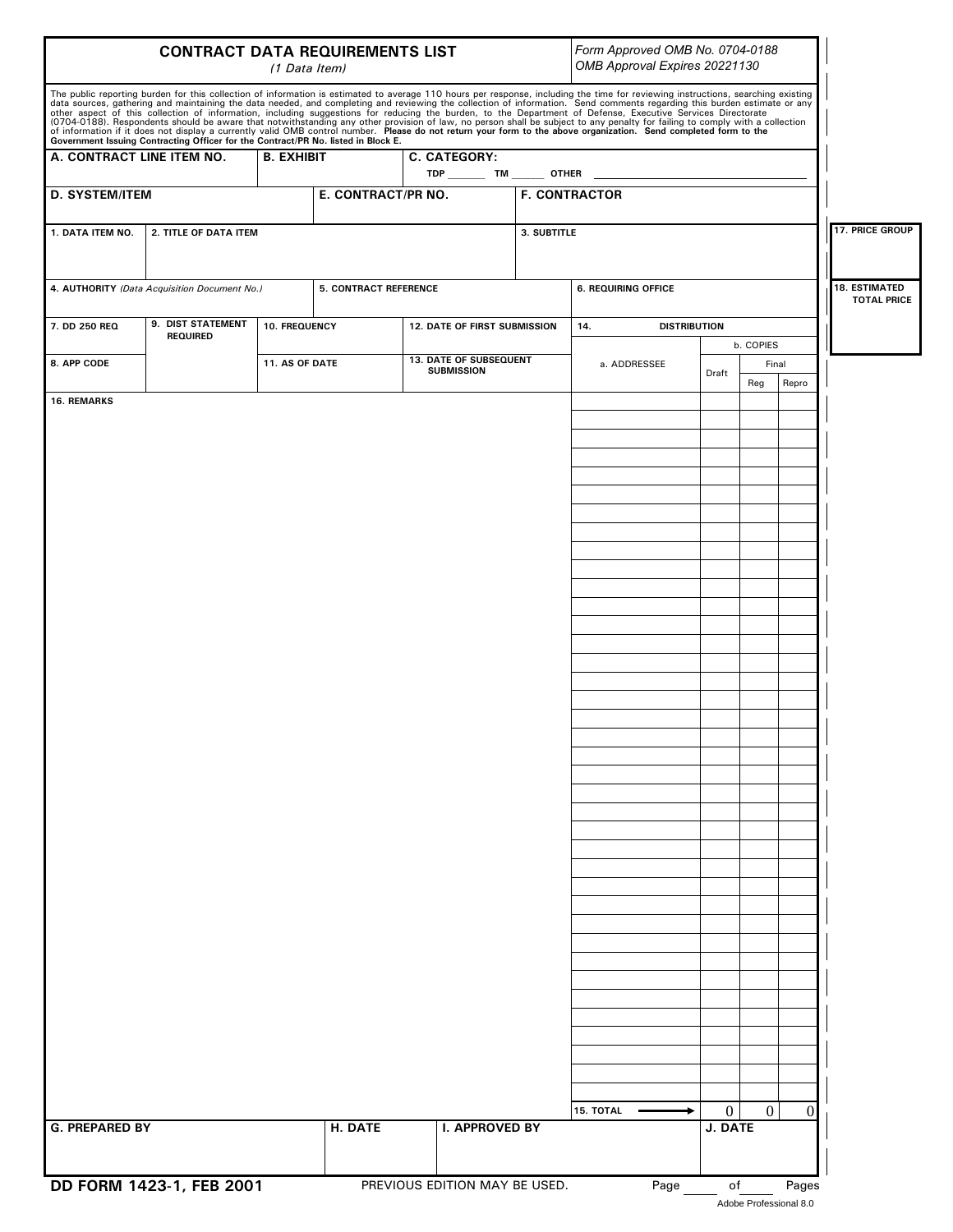|                           |                   | (1 Data Item)      | <b>CONTRACT DATA REQUIREMENTS LIST</b> |  |  |
|---------------------------|-------------------|--------------------|----------------------------------------|--|--|
| A. CONTRACT LINE ITEM NO. | <b>B. EXHIBIT</b> |                    | <b>C. CATEGORY:</b>                    |  |  |
| <b>D. SYSTEM/ITEM</b>     |                   | E. CONTRACT/PR NO. | <b>F. CONTRACTOR</b>                   |  |  |
| 16. REMARKS (Continued)   |                   |                    |                                        |  |  |
|                           |                   |                    |                                        |  |  |
|                           |                   |                    |                                        |  |  |
|                           |                   |                    |                                        |  |  |
|                           |                   |                    |                                        |  |  |
|                           |                   |                    |                                        |  |  |
|                           |                   |                    |                                        |  |  |
|                           |                   |                    |                                        |  |  |
|                           |                   |                    |                                        |  |  |
|                           |                   |                    |                                        |  |  |
|                           |                   |                    |                                        |  |  |
|                           |                   |                    |                                        |  |  |
|                           |                   |                    |                                        |  |  |
|                           |                   |                    |                                        |  |  |
|                           |                   |                    |                                        |  |  |
|                           |                   |                    |                                        |  |  |
|                           |                   |                    |                                        |  |  |
|                           |                   |                    |                                        |  |  |
|                           |                   |                    |                                        |  |  |
|                           |                   |                    |                                        |  |  |
|                           |                   |                    |                                        |  |  |
|                           |                   |                    |                                        |  |  |
|                           |                   |                    |                                        |  |  |
|                           |                   |                    |                                        |  |  |
|                           |                   |                    |                                        |  |  |
|                           |                   |                    |                                        |  |  |
|                           |                   |                    |                                        |  |  |
|                           |                   |                    |                                        |  |  |